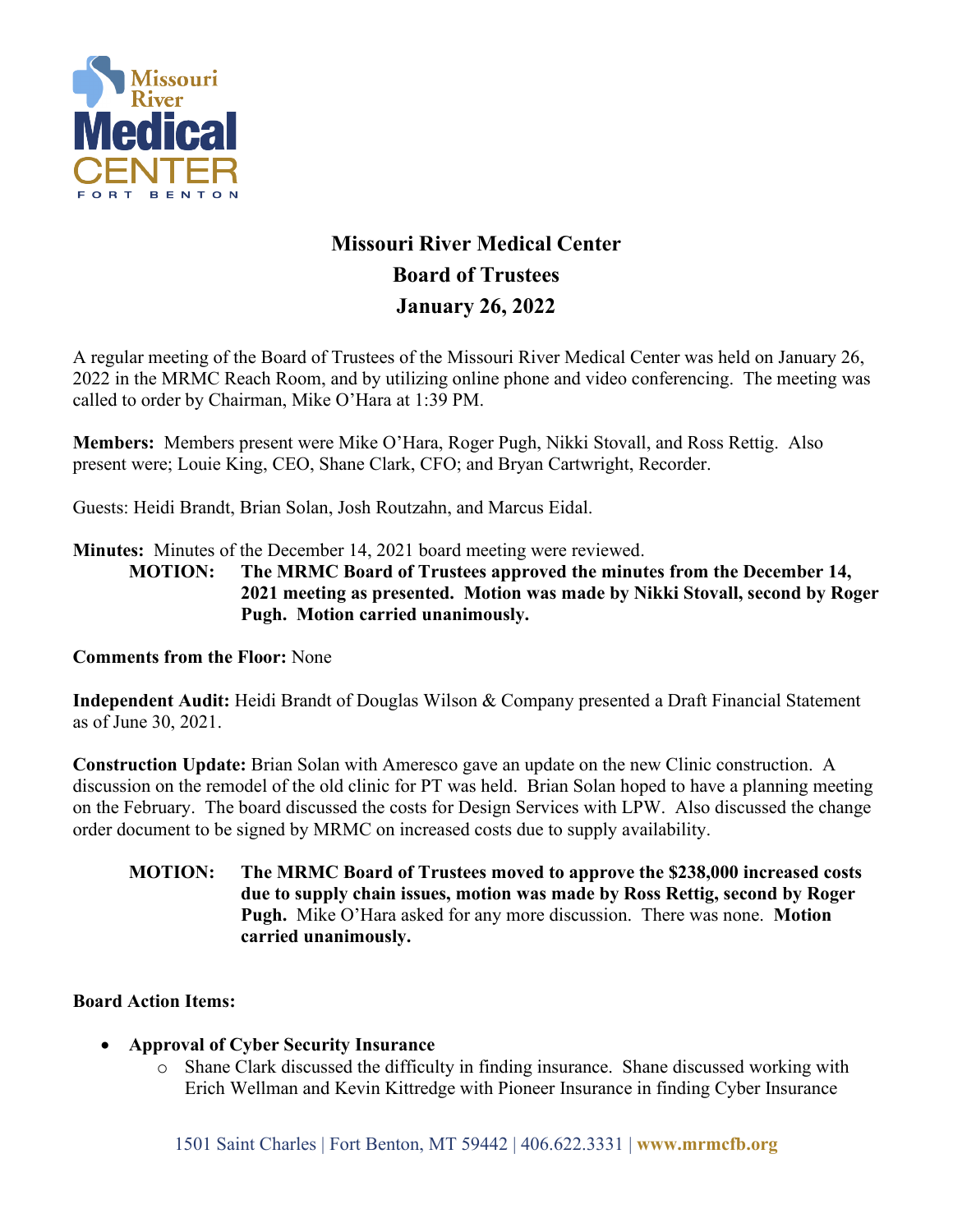

Coverage. Shane presented Cowbell Cyber Risk Insurance \$1,000,000 coverage plan, and a \$250,000 ransom insurance plan. The Total cost is \$13,053.00 for the coverage Shane stated.

## **MOTION: The MRMC Board of Trustees moved to approve the \$13,053 Cyber Insurance Coverage, motion was made by Nikki Stovall, second by Ross Rettig. Mike O'Hara asked for any more discussion. There was none. Motion carried unanimously.**

- **Approval of Moon Walker Project**
	- o Gage Grossman presented a Proposal to purchase MoonWalker multiplanar body weight system in the amount of \$66,665.00. The board discussed the possibility of including a maintenance contract and installation.

## **MOTION: The MRMC Board of Trustees moved to approve the purchase of the MoonWalker equipment in the amount of \$66,665.00, motion was made by Roger Pugh, second by Ross Rettig. Mike O'Hara asked for any more discussion. There was none. Motion carried unanimously.**

## • **Nursing Services – DON/COO Report**

o No report until next meeting.

## • **Financial Services Report**

- o November 2021 Financials Total net loss for the month was \$24k. MRMC continued to see low volumes with acute and skilled swing bed revenue. Long term care gross revenue exceeded budget with \$175k in total gross revenue. Outpatient and clinic revenue were very close to budget. Overall expenses were \$10k over budget due mostly to contract nursing staff.
- o December 20221 Financials Total net income for the month was \$15k after the tax subsidy and other income from the RHC Covid testing program and grant revenue. Gross revenue was below budget with low acute and swing bed volumes. Long term care revenue was over budget by \$34k and outpatient revenue was over budget by \$12k. Expenses were over budget for the month by \$37k. Contract nursing, repairs, and insurance expense made up most of this variance.
- **CEO Report**
	- o No Report